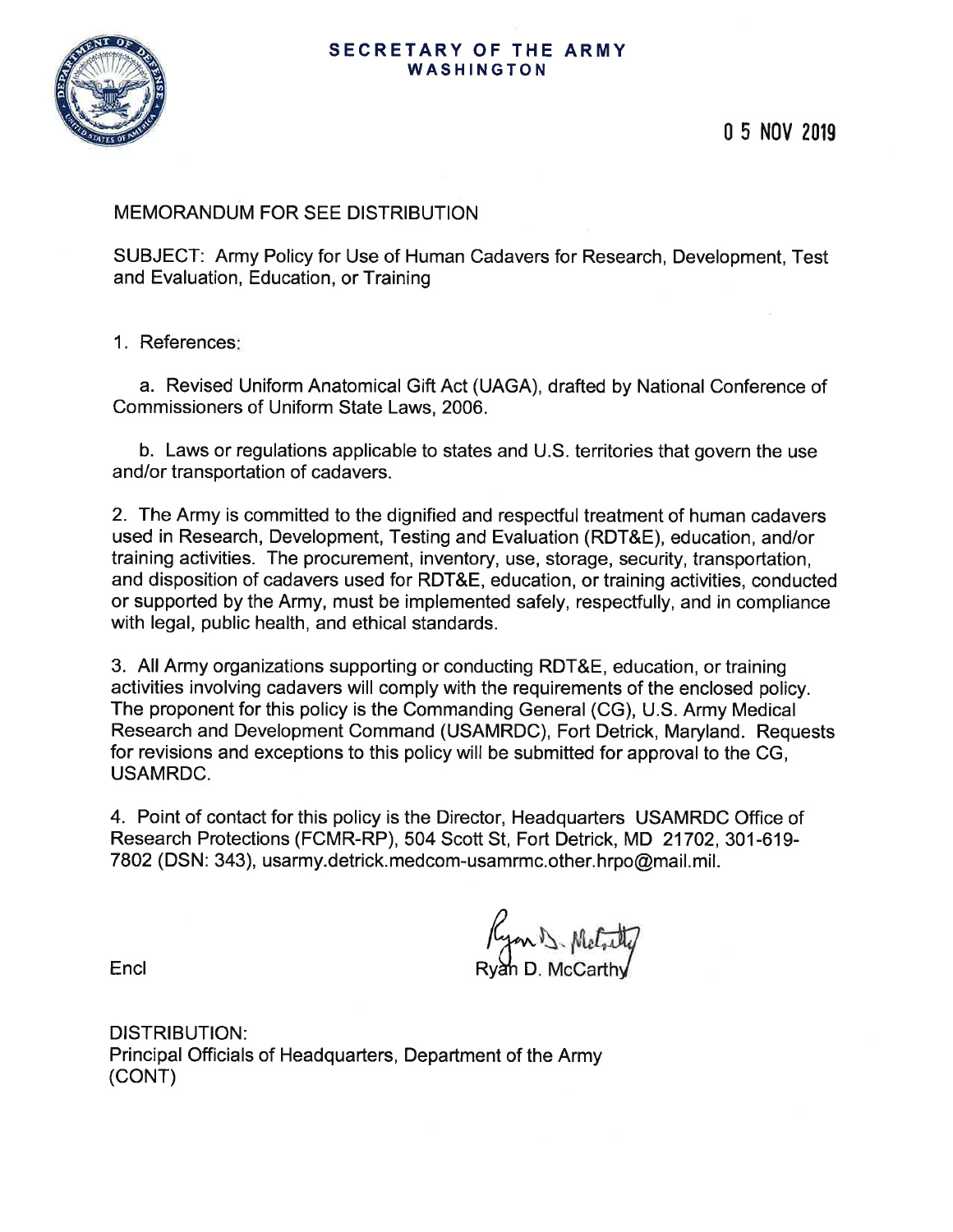SUBJECT: Army Policy for Use of Human Cadavers for Research, Development, Test and Evaluation, Education, or Training

**DISTRIBUTION: (CONT)** 

Commander

- U.S. Army Forces Command
- U.S. Army Training and Doctrine Command
- U.S. Army Materiel Command
- U.S. Army Futures Command
- U.S. Army Pacific
- U.S. Army Europe
- U.S. Army Central
- U.S. Army North
- U.S. Army South
- U.S. Army Africa/Southern European Task Force
- U.S. Army Special Operations Command
- Military Surface Deployment and Distribution Command
- U.S. Army Space and Missile Defense Command/Army Strategic Command
- U.S. Army Cyber Command
- U.S. Army Medical Command
- U.S. Army Intelligence and Security Command
- U.S. Army Criminal Investigation Command
- U.S. Army Corps of Engineers
- U.S. Army Military District of Washington
- U.S. Army Test and Evaluation Command
- U.S. Army Human Resources Command
- U.S. Army Financial Management Command
- Superintendent, United States Military Academy
- Director, U.S. Army Acquisition Support Center

Superintendent, Arlington National Cemetery

Commandant, U.S. Army War College

Director, U.S. Army Civilian Human Resources Agency

 $CF:$ 

**Director of Business Transformation** Commander, Eighth Army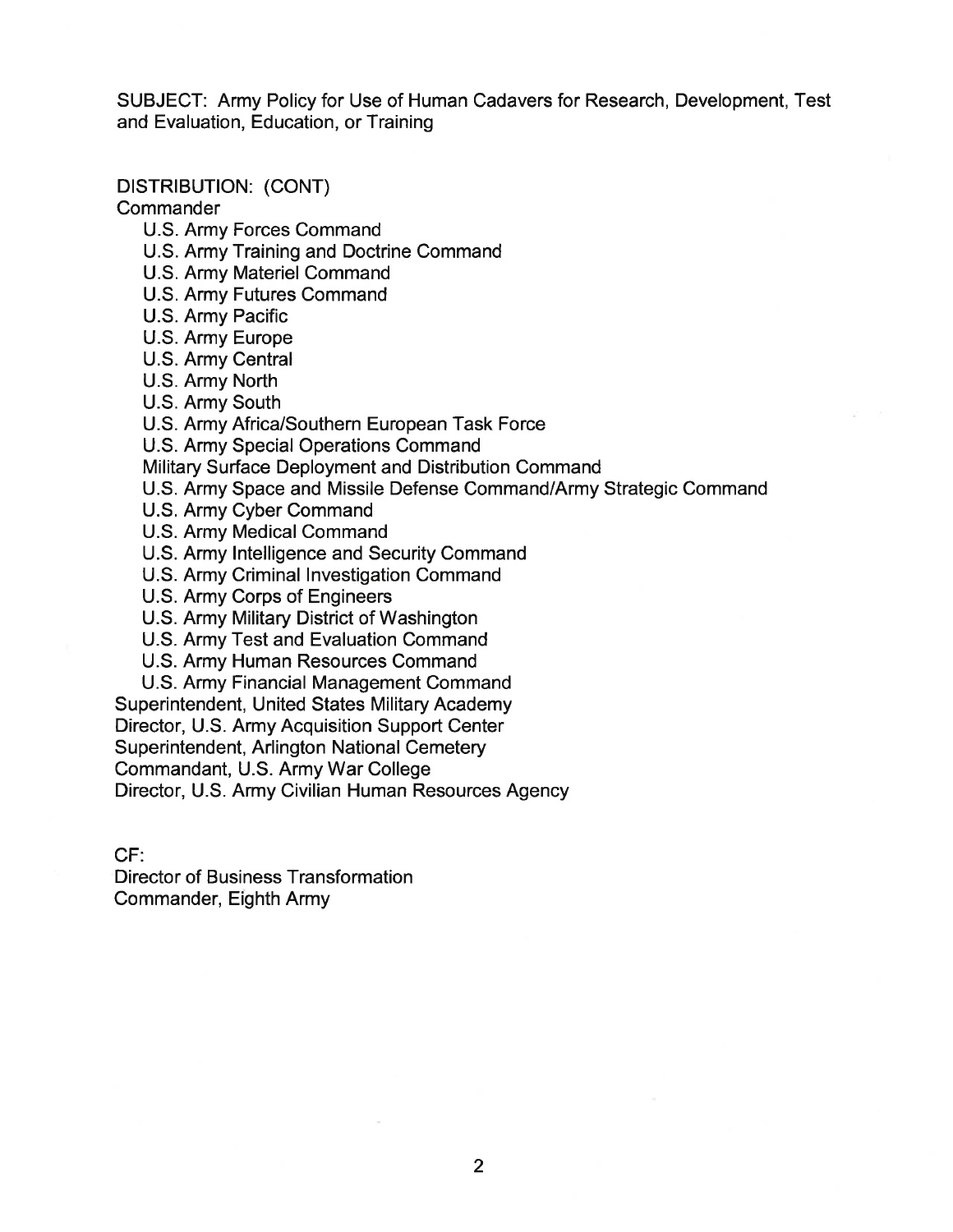# Army Policy for Use of Human Cadavers for Research, Development, Test and Evaluation (RDT&E), Education, or Training

## 1. References:

a. Revised Uniform Anatomical Gift Act (UAGA), drafted by National Conference of Commissioners of Uniform State Laws, 2006.

b. Laws or regulations applicable to states and U.S. territories that govern the use and/or transportation of cadavers.

2. Applicability and Scope: The enclosed policy applies to all uses of human cadavers in Department of the Army (DA)-conducted or supported Research, Development, Test, Evaluation (RDT&E), education, or training activities. This policy does not apply to other therapeutic uses of cadavers (e.g., for organ donation, tissue transplantation, or other medical therapy) that are regulated by the U.S. Food and Drug Administration and subject to other federal laws and regulations.

3. Purpose: The Army is committed to the ethical use of human cadavers in RDT&E, education, or training. This policy establishes the requirements that must be met for DA organizations to conduct or support activities involving the use of human cadavers in RDT&E, education, or training.

4. Proponent: The proponent of this policy is the Commanding General (CG), U.S. Army Medical Research and Development Command (USAMRDC). The Action Office for this policy is the Headquarters (HQ) USAMRDC Office of Research Protections (ORP).

# 5. Definitions:

 a. The term "cadaver" means a deceased person or portion thereof, and is synonymous with the terms "human cadaver" and "post-mortem human subject" or "PMHS." The term includes organs, tissue, eyes, bones, arteries or other specimens obtained from an individual upon or after death. The term "cadaver" does not include portions of an individual person, such as organs, tissue or blood, that were removed while the individual was alive (for example, if a living person donated tissue for use in future research protocols, that tissue is not considered a "cadaver" under this policy, regardless of whether the donor is living or deceased at the time of tissue use).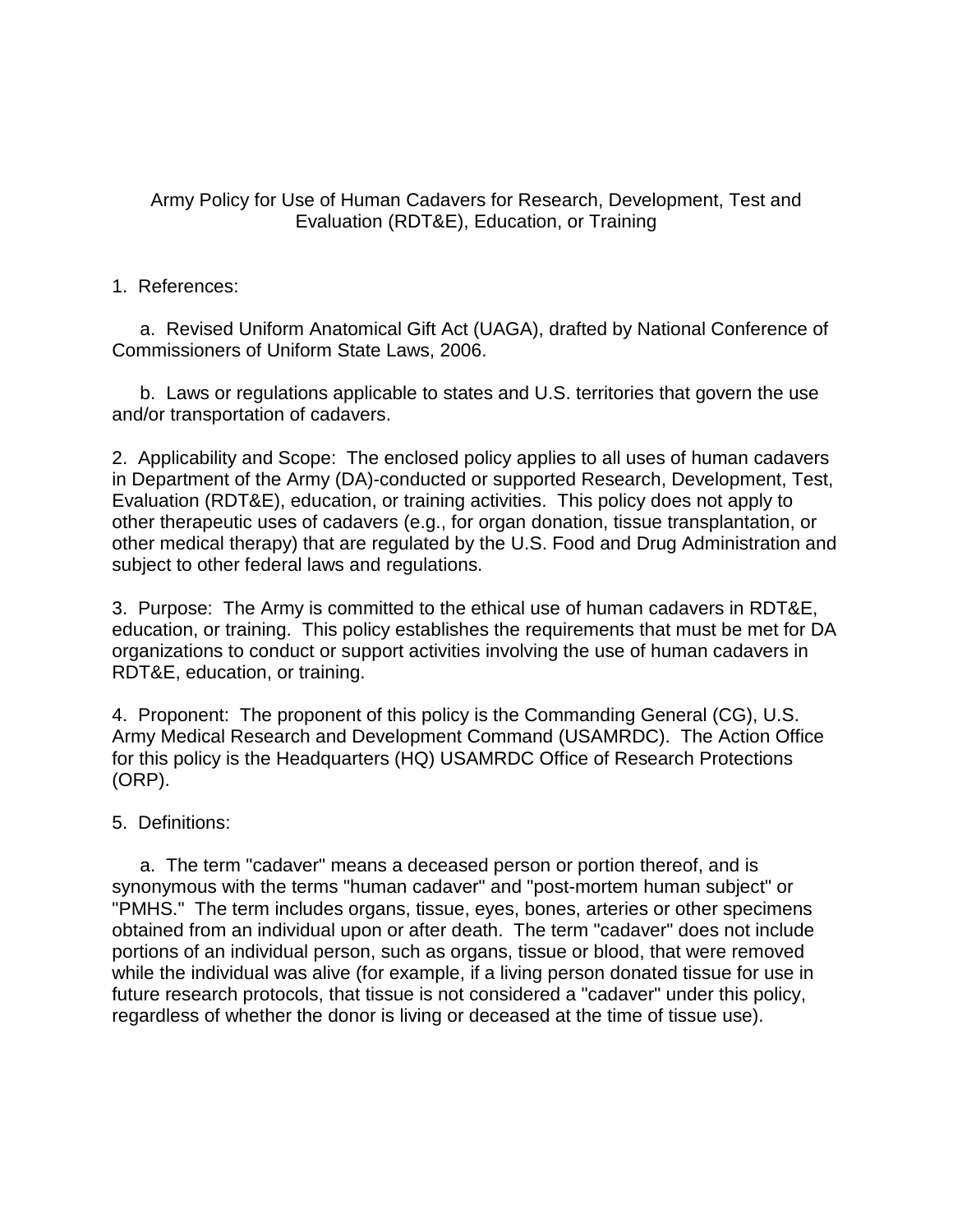b. The term "DA-conducted" means DA personnel are the primary personnel performing the RDT&E, education or training activities. The DA-conducted activity can occur at a DA or non-DA location.

 c. The term "DA-supported" means the DA is providing at least some of the resources for the activity. Resources may include but are not limited to funding, facilities, equipment or personnel. In these situations the RDT&E, education, or training activities are primarily performed by non-DA personnel.

 d. The term "sensitive uses" of cadavers means RDT&E, education, or training activities that involve exposing cadavers to impacts, blasts, ballistics testing, crash testing and other destructive forces.

6. Responsibilities:

a. CG, Army Futures Command (AFC).

(1) Informs the Deputy Under Secretary of the Army; Vice Chief of Staff of the Army; Chief of Public Affairs (CPA); and Chief of Legislative Liaison (CLL); The Surgeon General (TSG); and other affected HQDA Principal Officials of planned sensitive uses of cadavers in DA-conducted or DA-supported RDT&E, education, or training in advance of their implementation.

 (2) Informs Army leaders of major problems related to the use of cadavers in DA-conducted or DA-supported RDT&E, education, or training, as appropriate. Major problems may include issues related to the procurement, use and/or disposition of cadavers.

(3) Distributes the annual summary of cadaver use in DA-conducted and DAsupported RDT&E education, or training to TSG, CPA and CLL.

b. CG, USAMRDC.

(1) May approve exceptions or waivers to this policy consistent with the controlling laws and regulations.

(2) Forwards notifications received from HQ USAMRDC ORP of proposed sensitive uses of cadavers to CG, AFC in accordance with (IAW) this policy.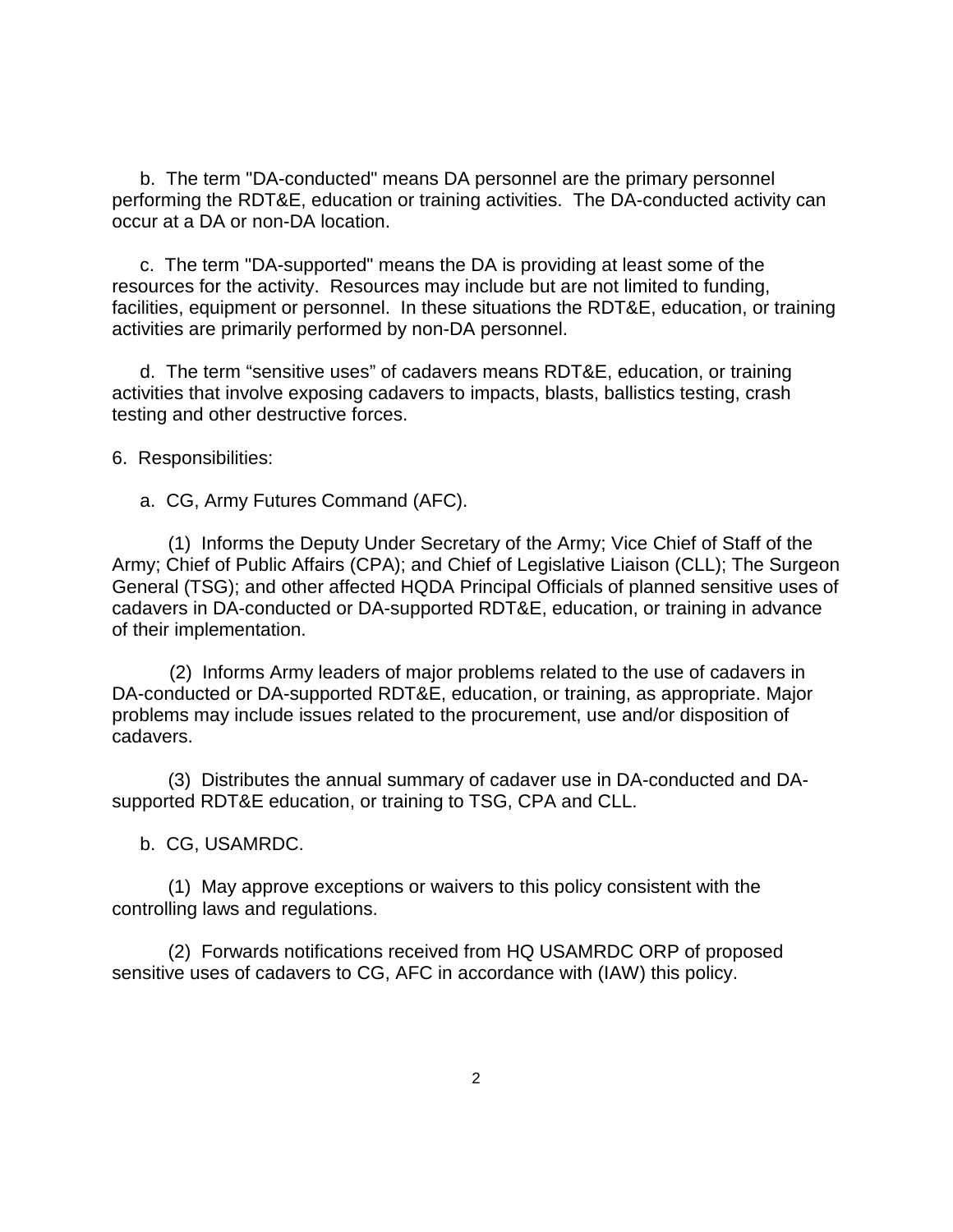(3) Reviews and approves DA-conducted or DA-supported RDT&E, education or training activities involving sensitive uses of cadavers.

 (4) Notifies CG, AFC regarding problems related to the procurement, inventory, use, storage, transfer, transportation and disposition of cadavers IAW this policy.

(5) Submits annual summary of activities covered by this policy to CG, AFC.

c. Director, HQ USAMRDC ORP.

(1) Reviews and recommends approval of DA-conducted or DA-supported RDT&E, education or training activities involving sensitive uses of cadavers to CG, USAMRDC.

(2) Notifies CG, USAMRDC of proposed sensitive uses of cadavers using the Strategic Communication (STRATCOM) Summary Outline provided in Appendix A.

(3) Notifies CG, USAMRDC of problems related to the procurement, inventory, use, storage, transfer, transportation and disposition of cadavers IAW this policy;

(4) Ensures that DA organizations that conduct RDT&E, education or training involving cadavers implement the applicable requirements outlined in this policy.

(5) Implements a program of active compliance oversight of DA-conducted and/or DA-supported RDT&E, education or training that involves sensitive use of cadavers. Annually, HQ USAMRDC will conduct a minimum of two intra- or postcompletion audits of DA-conducted or DA-supported RDT&E, education, or training activities that involve the sensitive use of cadavers to assess adherence to approved research and/or testing plans. Provides audit results to CG, USAMRDC, DA, and civilian organizations audited.

d. Commanders/Directors/Heads of DA Organizations conducting or supporting RDT&E, education, or training activities involving the use of cadavers.

(1) Ensure that the organization has policies and processes as required under Paragraph 7.a. of this policy.

(2) Approve all RDT&E, education, or training activities involving cadavers prior to implementation.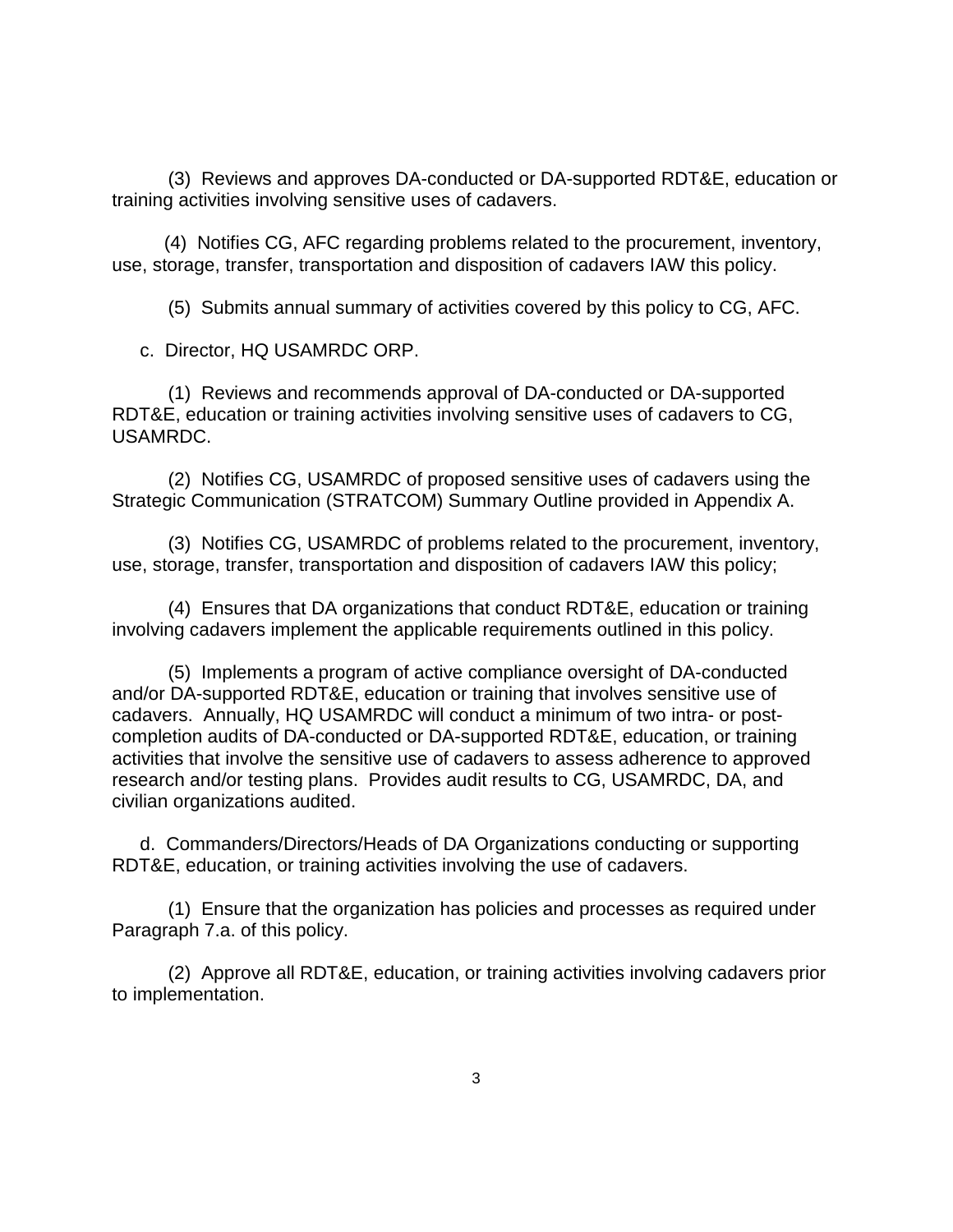(3) Ensure that activities involving sensitive uses of cadavers comply with the requirements described in Paragraphs 7.c. and 7.d. and are submitted to HQ USAMRDC ORP for review and approval.

(4) Notify HQ USAMRDC ORP if there are problems related to the procurement, inventory, use, storage, transfer, transportation, and disposition of cadavers IAW this policy that occur during the conduct of DA-conducted or DA-supported RDT&E, education, or training activities using the format provided in Appendix B.

e. Principal Investigators, Test Directors, Instructors, and other individuals responsible for a DA-conducted or DA-supported RDT&E, education or training activity covered by this policy.

(1) Design, obtain review and approval of, and conduct activities IAW their approved plans and this policy.

(2) Report problems encountered in the procurement, inventory, use, storage, transfer, transportation, and disposition of cadavers used for RDT&E, education, or training to the DA organization supporting the activity.

7. Policy: The procurement, inventory, use, storage, security, transportation, and disposition of cadavers used for RDT&E, education, or training must be conducted safely, respectfully, and in compliance with legal, public health, and ethical standards.

 a. Required institutional policies. All DA organizations conducting RDT&E, education, or training activities involving cadavers must have policies and procedures governing cadaver use that adhere to this Army policy and applicable federal and state laws and regulations. These policies and procedures must address, at a minimum, the following:

(1) Allowable cadaver use. Policies must specify the scope of DA-conducted or DA-supported RDT&E, education, or training cadaver use permitted at or by the organization. The process for obtaining organizational review and approval of each activity involving the use of cadavers must be described.

(2) Procurement. Cadavers must be properly and legally procured. Suppliers must be licensed/certified if and as required by applicable law. The point of contact for acquisition and receipt of cadavers must be identified.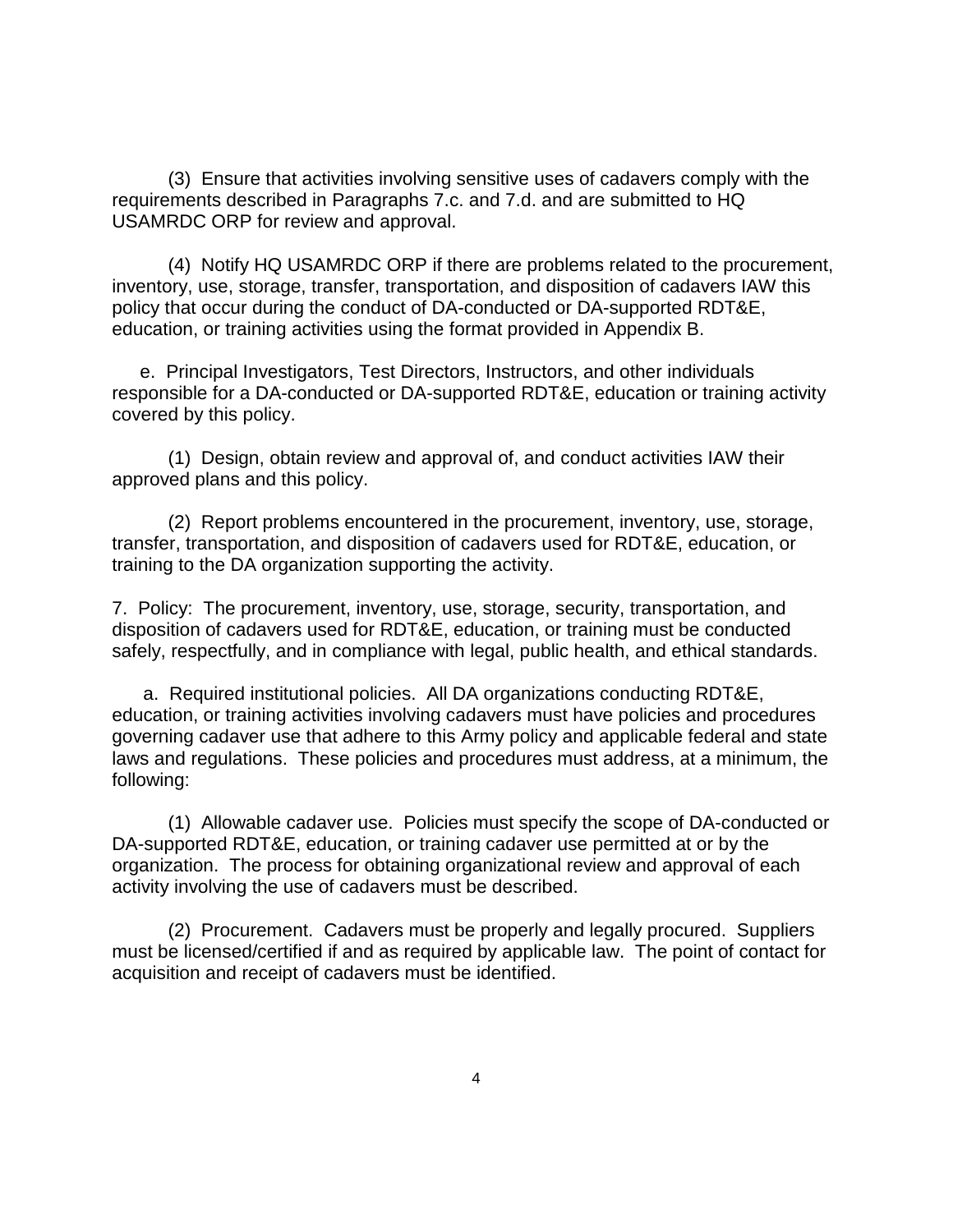(3) Transportation and transfer. Transportation of cadavers must comply with applicable state and local laws and regulations. Organizations must ensure that cadavers are properly packaged and labeled prior to and during transport.

(4) Security. Cadavers must be stored in a secure location. Access to cadavers must be limited to only authorized personnel.

(5) Storage. Cadaver storage must be appropriate (e.g., temperature-controlled environment, suitable containment apparatus). Facilities and storage conditions must meet all applicable laws and regulations.

(6) Record-keeping. Inventories of cadavers and their location, movement, and use must be tracked from the time of arrival at the DA organization until their final disposition, including during transfer between investigators and other institutions. Records related to the activity (e.g., approved protocol, test plan, or other governing document; financial transactions; and approval documents) must be maintained for six years after conclusion of the activity and may be subject to audit.

(7) Disposition. Disposal of cadavers must be in a manner consistent with donor intent and legal requirements. Legal and regulatory requirements related to the handling of hazardous chemicals and biohazardous waste must be met, if and as applicable.

b. No procurement activities involving cadavers, whether DA-conducted or DAsupported, may occur in states that have not enacted laws at least as stringent as the UAGA.

c. Review and approval of activities involving cadavers. The Commander/Director, or Head of a DA organization conducting or supporting RDT&E, education, or training activities involving cadavers, or his/her designee, must review and approve all activities IAW this policy prior to implementation. Approval may only be granted if the following criteria are satisfied:

(1) The use of human cadavers is necessary. Cadavers will not be used if alternative models (e.g., manikins, simulators, etc.) are available and sufficient for the intended purpose. The benefits of the activity must be significant enough to justify the use of cadavers.

(2) Use of the cadavers is consistent with donor intent. To assist in determination of donor intent, and ensuring use is consistent with donor intent, the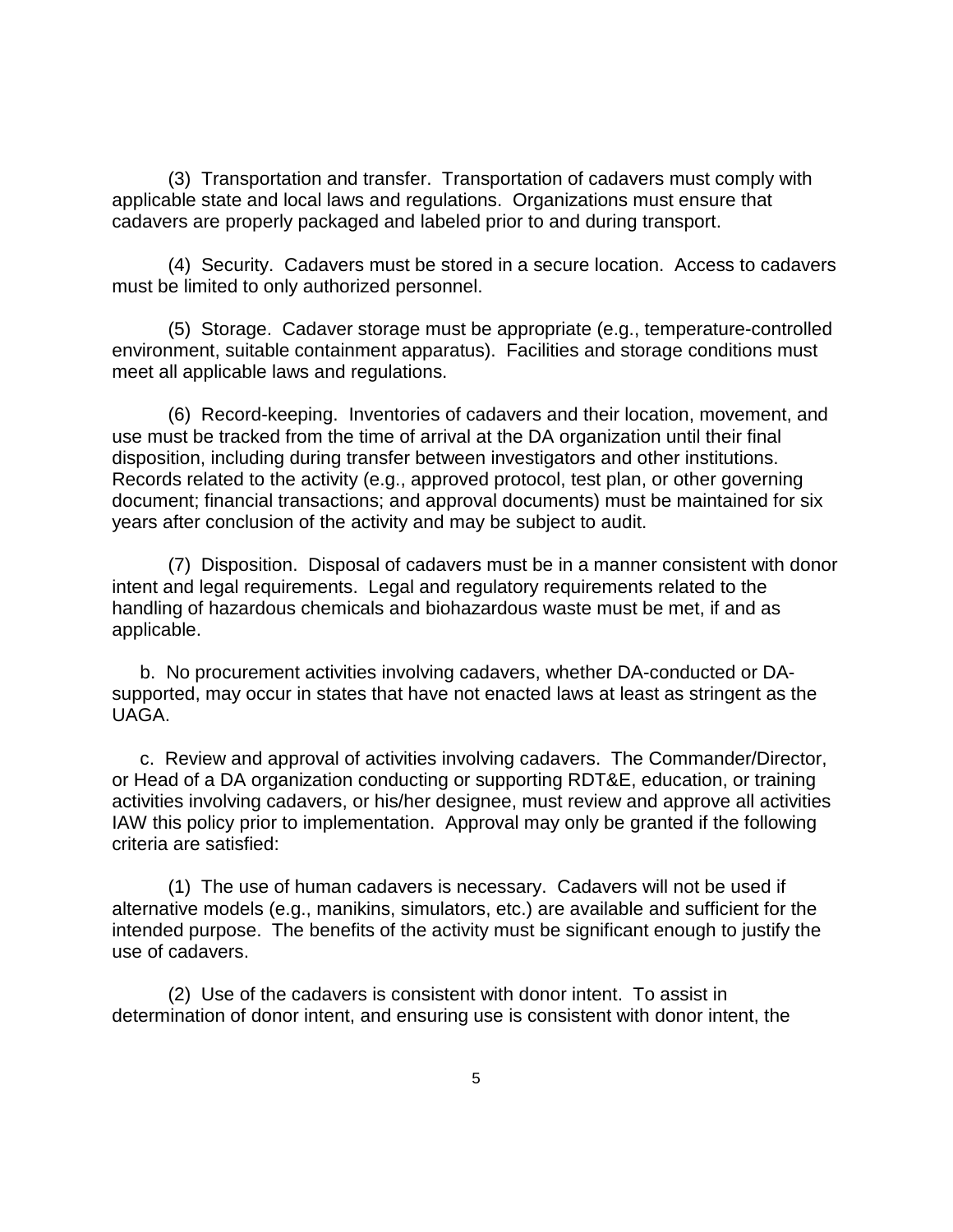Principal Investigator (PI), Test Director, or Instructor (or other individual responsible for the conduct of the RDT&E, education, or training) will provide copies of relevant sample cadaver donation form(s) and any supplemental information provided to donors (e.g., brochures). The donation forms will be evaluated to determine if donors would have had a reasonable expectation that their bodies could be used for activities consistent with the contemplated use. If it is clear that a donor prohibited the contemplated use, then the donor's cadaver will not be used.

(3) Protocols, test plans, programs of instruction or other governing documents describing the intended RDT&E, education, or training activity must include activityspecific procedures for the treatment, storage and disposition of cadavers. For example, the documents should describe provisions for transportation of cadavers to the activity site; security of cadavers and if/how access to cadavers is limited to only those personnel with a need for access; and provisions for security related to the activity (e.g., limited access to the activity location).

(4) Cadavers are properly and legally procured. Suppliers are licensed/certified if and as required by applicable law.

(5) Cadavers are tested for at least Hepatitis B and HIV and any other communicable diseases as required by state law and institutional policy. The PI, Test Director, Instructor or other responsible individual will provide relevant information about the results of testing for communicable diseases to the DA organization's Commander/Director or Head. The documentation must indicate whether tests were positive for any cadaver, and if so, for what diseases. The use of cadavers that test positive for a communicable disease is not expressly prohibited; cadavers harboring a communicable disease may or may not be appropriate for the intended activity. All personnel who may come in contact with a cadaver that tested positive for a communicable disease must be made aware of the positive test result and any necessary precautions to prevent disease transmission. If the PI, Test Director or Instructor believes that testing is impossible or unnecessary for a given protocol, a justification must be provided.

 d. Additional requirements for approval of sensitive uses of cadavers in RDT&E, education, or training. Exposures of cadavers to impacts, blasts, ballistics testing, crash testing and other destructive activities are distinct from more conventional RDT&E, education, or training uses. The need to honor donors' wishes for use(s) of donated bodies, and the often high-profile nature of such projects, necessitate additional criteria for approval. All DA-conducted or supported RDT&E, education, or training activities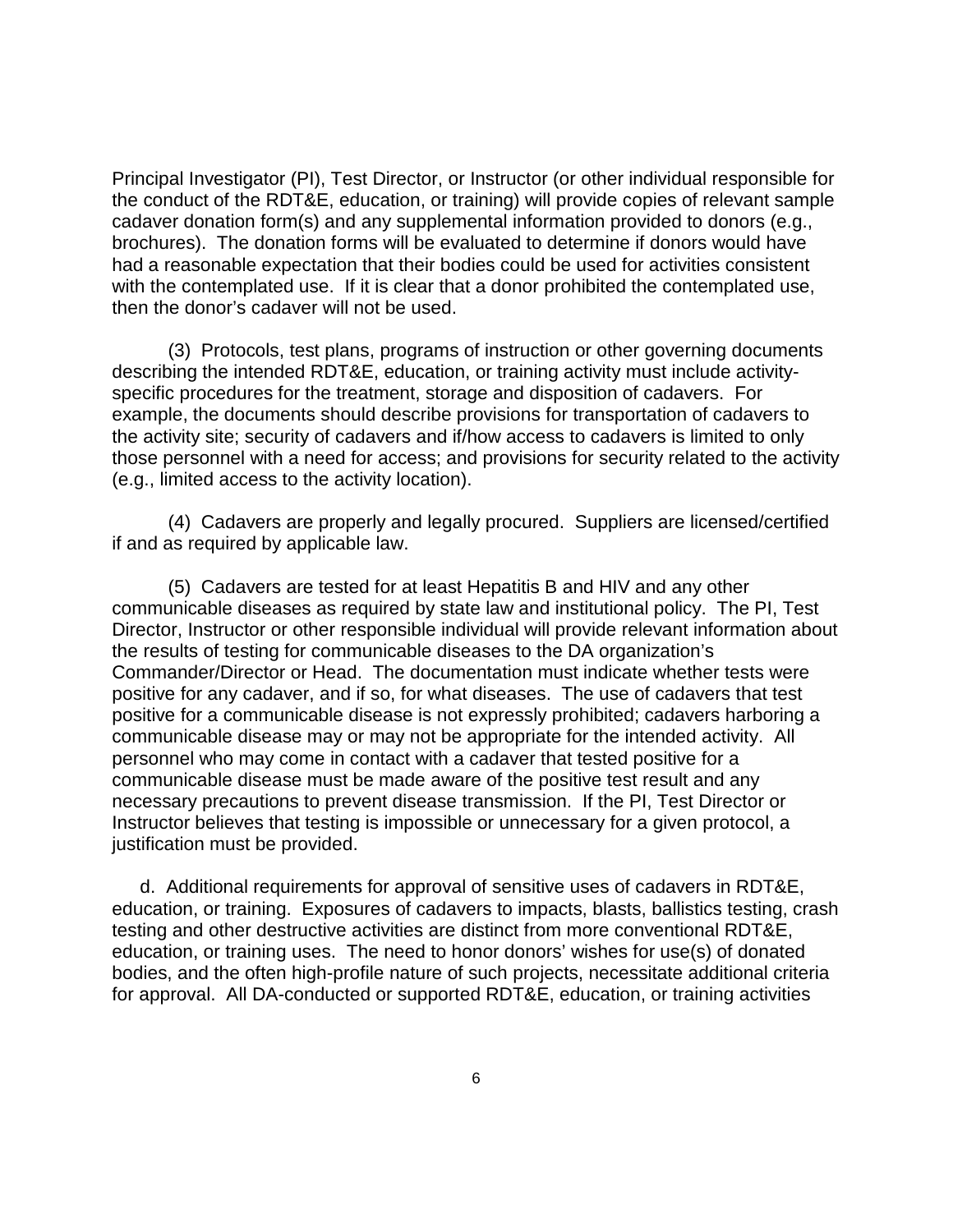that involve sensitive uses of cadavers must be reviewed and approved by the HQ USAMRDC ORP prior to implementation.

 (1) Research protocols, test plans, or programs of instruction accompanied by a one-page STRATCOM (see Appendix A) summary must be submitted to the Director, HQ USAMRDC ORP at least sixty (60) days in advance of the proposed start date of the activity involving sensitive uses of cadavers. The HQ USAMRDC ORP will review the submitted materials and provide a written approval within forty-five (45) days if it is determined that the requirements outlined in Paragraph 7.c (1-5) and the following additional requirements have been met:

 (a) To be considered acceptable, the donation forms will be evaluated to determine if donors would have had a reasonable expectation that their bodies could be used for military testing or research that involves sensitive uses. If it is clear that a donor prohibited the contemplated use, then the donor's cadaver will not be used. The donor language may describe only applicable specific sensitive uses or may be generic. An example of acceptable generic donor consent language is:

"I understand that my body may be used for education, research, or the advancement of medical science and healthcare. In some cases such research and/or testing may involve exposures to destructive forces, e.g., impacts, crashes, ballistic injuries, blasts. Examples of how the gift might be used include medical education and training, forensic pathology, vehicle safety or the development of protective equipment (e.g., military, law enforcement, sports)."

(b) The RDT&E, education, or training should be designed so as to minimize the potential for psychological harm to participating staff and other personnel due to the nature of the work with human cadavers (e.g., limiting access to and visibility of the RDT&E, appropriate training of personnel and ensuring proper and respectful disposition of cadaver remains at the activities' conclusion).

 (c) The PI, Test Director or Instructor must inform personnel who will be involved in the RDT&E, education, or training activities of the intended cadaver use(s). The PI should consider concerns or objections of the personnel, if any, involved in the work and exclude personnel without prejudice from the activity where appropriate.

 (d) Referrals for mental health care should be available if personnel seek such care because of their involvement in the RDT&E, education or training.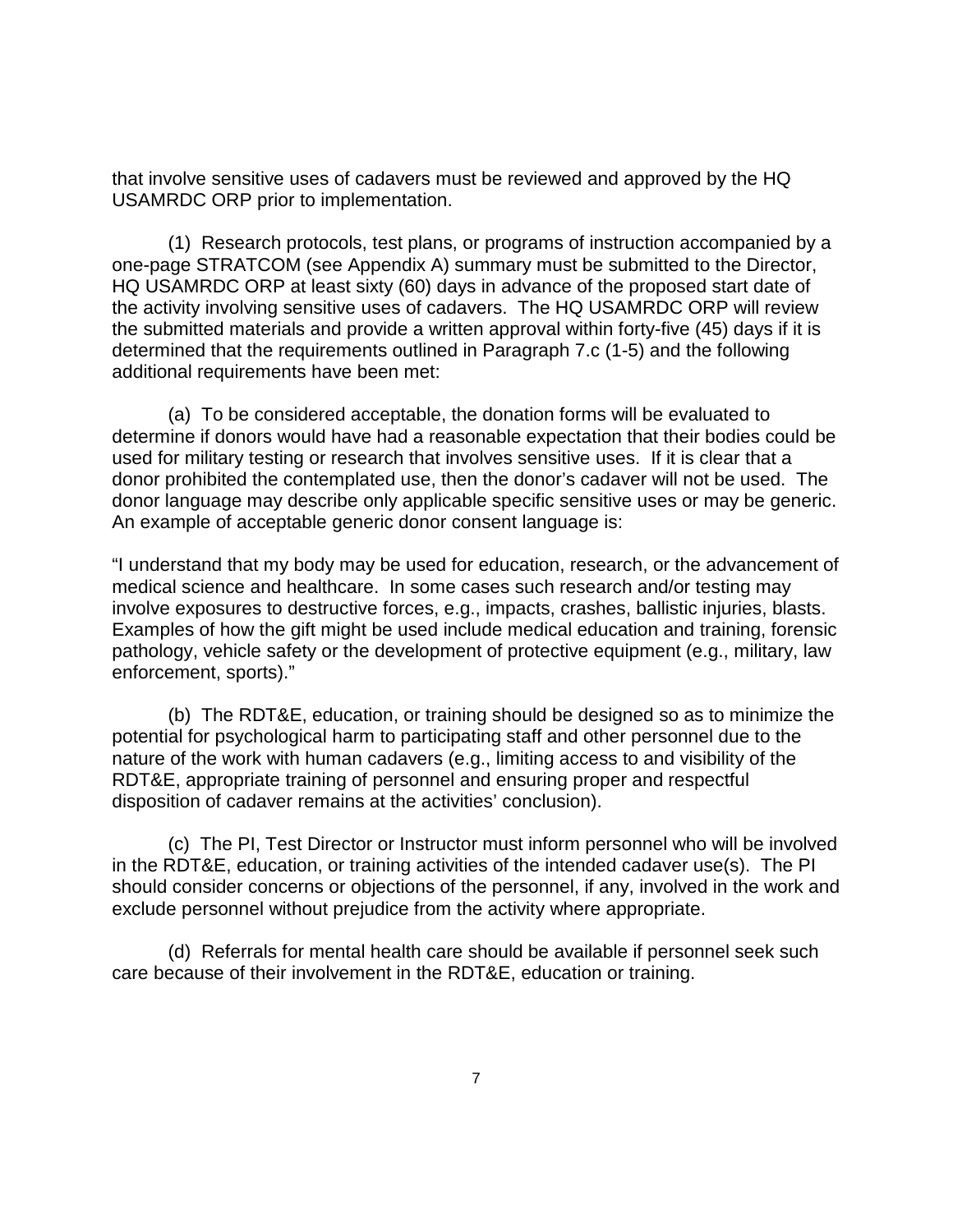(2) After HQ USAMRDC ORP recommends approval of the activity to the CG, USAMRDC, the HQ USAMRDC ORP will forward the STRATCOM summary prepared by the DA organization conducting or supporting the activity to the CG, USAMRDC for further notification to CG, AFC. The CG, USAMRDC may approve the activity fifteen (15) days after submission of the STRATCOM to the CG, AFC unless objections are received from senior leaders during the staffing period.

 e. The organizations performing the DA-supported activities must follow all applicable laws, regulations, and institutional policies/procedures related to cadaver procurement, inventory, use, storage, security, transfer, transportation, record-keeping and disposition of cadavers. To ensure compliance, the HQ USAMRDC ORP and the DA organization supporting the activity may review copies of relevant laboratory/ institution policies and/or conduct on-site assessments.

 f. The organizations performing the DA-conducted or supported RDT&E, education, or training activity must adhere to the approved protocol, test plan, programs of instruction or other governing documents. The Commander/Director/Head granting approval, the HQ USAMRDC ORP, or designees, must be permitted to observe the activity and/or audit activity records to ensure compliance with the approved protocol or applicable regulatory requirements.

g. Problems related to the conduct of RDT&E, education, or training involving the use of cadavers must be reported promptly to the Commander/Director/Head of the DA organization conducting or supporting the activity. These may include, but are not limited to, problems involving the procurement, inventory, use, storage, transfer, transportation, and disposition of cadavers. Examples of problems include but are not limited to: loss of confidentiality of cadaveric donors, breach of security, significant deviation from the approved protocol, failure to comply with state laws and/or institutional policies, and public relations issues. The Commander/Director/Head must report to the Director, HQ USAMRDC ORP (See Appendix B), and should consult with the Public Affairs, legal office, and/or next higher Command level, as appropriate. The HQ USAMRDC ORP will report the problem to the CG, USAMRDC and CG, AFC.

#### h. Reporting.

 (1) DA organizations conducting or supporting RDT&E, education, or training activities regulated by this policy must provide an annual summary of all activities conducted or supported during the calendar year to Director, HQ USAMRDC ORP (see Appendix C). Annual reports will be submitted to the Director, HQ USAMRDC ORP by 30 January of the following calendar year and include: title of the RDT&E, education or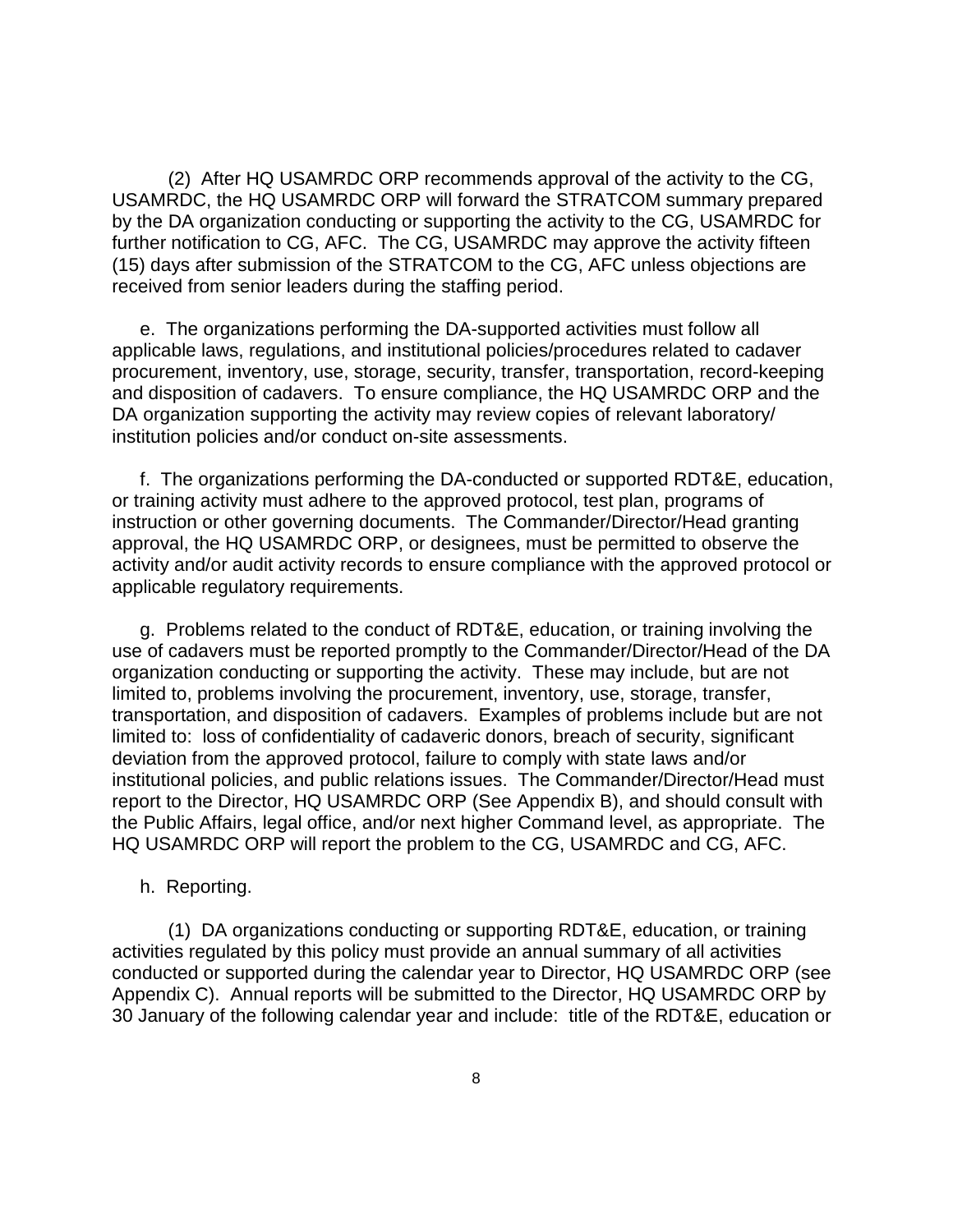training activity; date the activity was conducted; identification of the DA organization's responsible individual (e.g., Principal Investigator or individual primarily responsible for providing support); a brief description of the use(s) of cadavers in the activity; and a brief description of the DA organization's involvement in the activity.

 (2) The Director, HQ USAMRDC ORP will prepare an annual summary of information reported by DA organizations that conduct or support RDT&E, education or training. This report will be submitted to the CG, USAMRDC and CG, AFC.

8. Waivers. The DA organization supporting or conducting an activity involving cadavers may request a waiver of this policy or a portion thereof. The request must include a written justification for the waiver and explanation of expected activity outcomes. All waiver requests must be endorsed by the supporting or conducting DA organization's senior legal officer and Commander/Director or Head. Endorsed waiver requests will be forwarded through the DA organization's higher headquarters to the CG, USAMRDC.

9. Requests for revisions and exceptions to this policy will be submitted for approval to the CG, USAMRDC.

10. Point of contact for this policy is the Director, HQ USAMRDC ORP (FCMR-RP), 504 Scott St, Fort Detrick, MD 21702, 301-619-7802 (DSN: 343), usarmy.detrick.medcom-usamrmc.other.hrpo@mail.mil.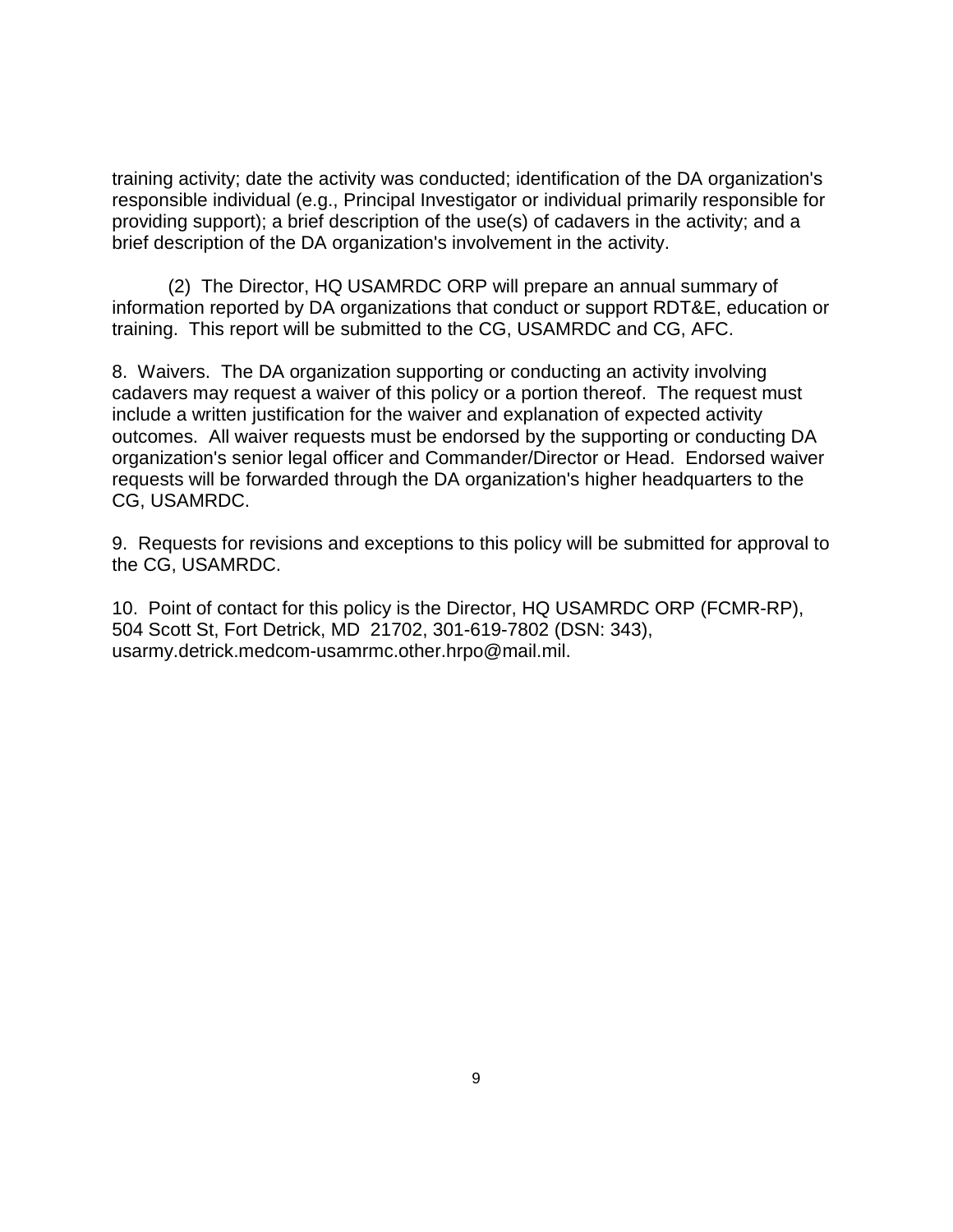### APPENDIX A STRATEGIC COMMUNICATION SUMMARY

MEMORANDUM FOR Director, Headquarters, U.S. Army Medical Research and Development Command, Office of Research Protections, 504 Scott St, Fort Detrick, MD 21702

SUBJECT: Strategic Communication Summary – Upcoming Department of Army (DA) supported or conducted RDT&E, education or training (specify one) activity that will involve exposing human cadavers to impacts, blasts, ballistics testing, crash testing and other destructive forces

1. Purpose: The purpose of this memorandum is to inform the U.S. Army leadership of an upcoming Department of Army (DA) supported or conducted RDT&E, education or training (specify which one) activity that will involve the sensitive use of human cadavers.

2. Background.

 a. Briefly describe mission of the DA organization conducting or supporting the RDT&E, education or training activity that will involve the sensitive use of human cadavers.

 b. Briefly describe the DA program and nature of support RDT&E, education or training activity that will involve the sensitive use of human cadavers.

- (1) What
- (2) Who
- (3) When
- (4) Where

4. Talking Points (3-5 overall key messages about the RDT&E, education or training activity).

5. Questions and Answers (state anticipated questions you may receive from media or external audiences and provide answers).

6. Points of contact (communication, PI, etc.).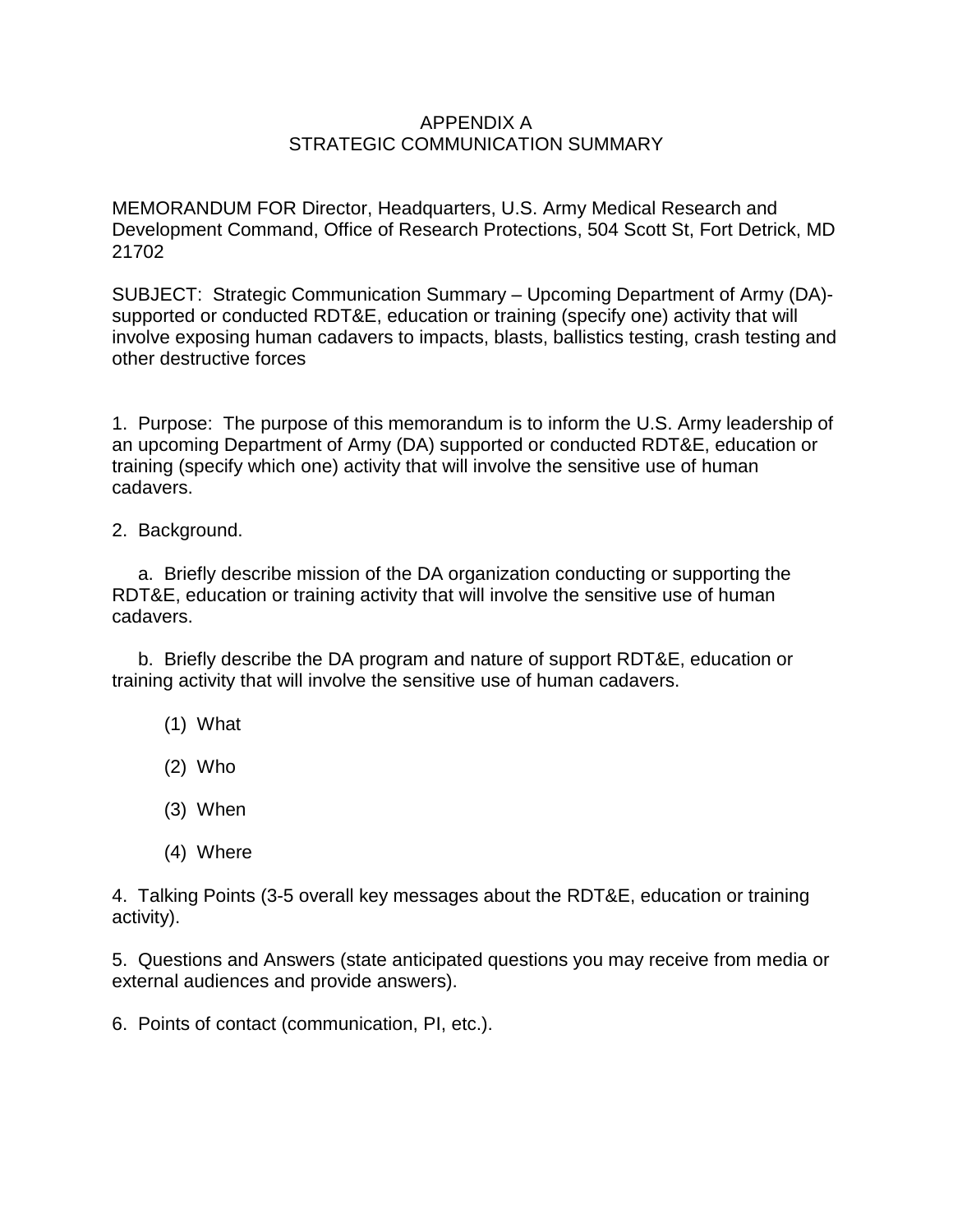### APPENDIX B PROBLEM REPORT

MEMORANDUM FOR Director, Headquarters, U.S. Army Medical Research and Development Command, Office of Research Protections, 504 Scott St, Fort Detrick, MD 21702

SUBJECT: Problem Report – Use of cadavers in Department of Army (DA) supported or conducted RDT&E, education or training (specify which one) activity

1. Purpose: The purpose of this memorandum is to inform the Director, HQ, USAMRDC ORP of a problem related to the conduct of approved RDT&E, education or training (specify which one) involving human cadavers. This problem may include, but is not limited to, the procurement, inventory, use, storage, transfer, transportation, and disposition of cadavers.

### 2. Background.

 a. Provide information about the DA program and nature of the supported RDT&E, education or training activity that experienced the problem. Include factual details about the program or specific activity such as title, assigned log number, location of the program or activity and local point of contact.

 b. Describe the problem. Include the chronology of events, pertinent facts contributing to the problem, and the current status of the RDT&E, education or training activity (e.g., the activity is on hold, ongoing or completed).

 c. Explain the actions taken as a result of the problem. Include a description of actions taken to address, correct, or resolve the problem, and any future actions that will be taken to prevent the problem from recurring.

3. Points of contact (communication, PI, etc.).